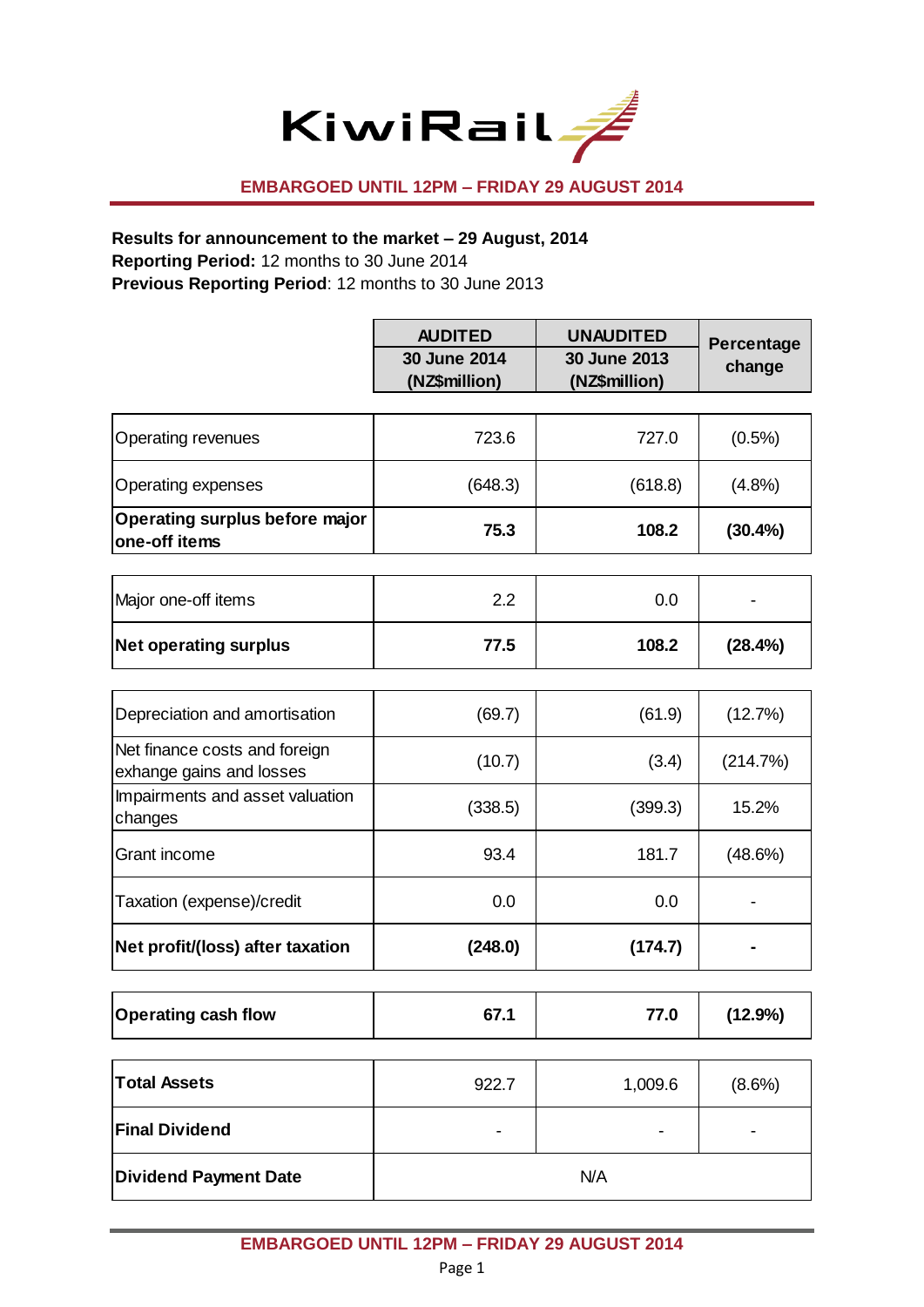After four years of steady revenue and operating earnings growth, a number of material operating issues in 2014 significantly impacted KiwiRail's earnings. With the support of our customers and the wider KiwiRail team revenue, was held in line with 2013 as we dealt with these issues. The costs to maintain our services, however, were significant and account for much of the poorer operating earnings outcome of \$77.5m, some \$31m lower than 2013.

The loss of the Interislander ship, Aratere, due to a propeller shaft failure in November occurred as we were entering the peak of the season. While we moved swiftly to charter a replacement vessel to commence service early January 2014, this event still resulted in revenue loss over that peak period, most significantly our passenger revenue, in addition to increased costs associated with the charter.

Early in 2014 we detected asbestos in our fleet of DL locomotives. As safety of our staff was our immediate concern, we suspended this class of locomotive from service. We were able to prioritise services to meet our critical freight demand, but with 40 of our most powerful locomotives out of service there was a negative impact on earnings and costs.

KiwiRail does not take these service failures lightly. In each case we have established thorough investigation processes as to why these occurred. Wherever possible, we will pursue compensation if evident our suppliers or advisors have not provided the quality we require to meet our customer standards.

We have delivered improvements in the business in the following areas:

- Total harm reduced 45% from the prior year. We have established a new position of General Manager Zero Harm reporting directly to the Chief Executive to further drive our safety initiatives and performance across the business.
- Passenger numbers, reliability and punctuality in our Tranz Metro business have all increased.
- Profitability has improved in Scenic Journeys with revenue increasing and costs well controlled.
- We have invested in systems to manage train capacity and tonnages to improve optimisation and utilisation of our train services.
- We have rolled out a programme to standardise our freight terminal operating procedures in order to deliver improved levels of service.
- The major Auckland Electrification Project is nearing completion with the infrastructure substantially completed during the financial year.
- The Crown's substantial investment is improving the quality of rail infrastructure. Two important measures, the track quality index and mainline derailments, both improved on the prior year. In addition, the investment in new wagons enables us to meet the demands of our customers.
- We have made good progress in our programme of seismic assessments for our buildings, although remediation work during the year impacted our costs.
- Through successful negotiations with our brokers and underwriters a satisfactory outcome was achieved in respect of our insurance claim settlement on the Christchurch earthquake event.

Note: due to the restructure of rail operations in 2012, FY13 information is provided for KiwiRail and New Zealand Railways Corporation combined so that performance information is comparable between the years.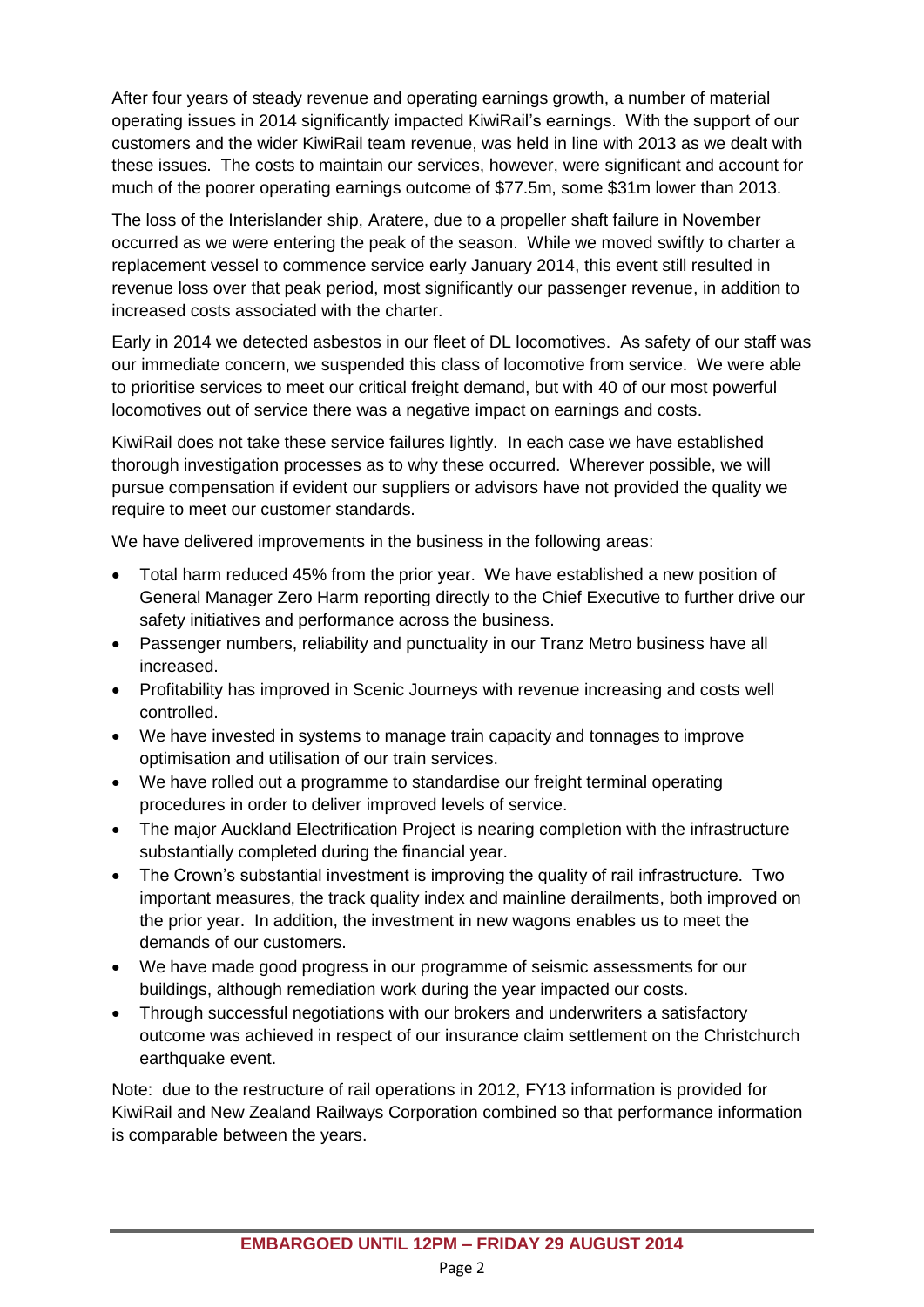#### **Operating Performance**

Overall revenue for the year ended 30 June 2014 is in line with prior year, but varies by business unit as follows:

|                                 | <b>30 June 2014</b><br>(NZ\$million) | 30 June 2013<br>(NZ\$million) | <b>Percentage</b><br>change |
|---------------------------------|--------------------------------------|-------------------------------|-----------------------------|
|                                 |                                      |                               |                             |
| Freight                         | 462.0                                | 463.7                         | (0.4% )                     |
| Interislander                   | 116.6                                | 124.3                         | $(6.2\%)$                   |
| <b>Tranz Metro</b>              | 52.6                                 | 50.1                          | 4.9%                        |
| Scenic Journeys                 | 21.0                                 | 20.0                          | 4.8%                        |
| <b>Infrastructure</b>           | 35.2                                 | 35.1                          | 0.3%                        |
| <b>Property and Corporate</b>   | 36.1                                 | 33.8                          | 6.7%                        |
| <b>Total operating revenues</b> | 723.6                                | 727.0                         | $(0.5\%)$                   |

Freight's domestic business grew 7% on prior year with growth across a number of key customers which was pleasing given the Aratere outage. Bulk business was down 5% reflecting lower volumes of milk and coal. Import/export goods were 2% lower than prior year with the key impact being changes in shipping service schedules from Tauranga to Auckland. Forestry was down 1% on prior year likely as a result of falling commodity prices.

Interislander's commercial freight revenue was \$1.7m up on prior year, a strong performance given the reduced capacity. Maintaining this volume was a critical reason for chartering the Stena Alegra while the Aratere was out of service. The greatest impact, however, was on passenger revenue, down \$9.2m on prior year.

We are pleased with the performance of the Wellington Tranz Metro business. Fare box revenue was up 7% with higher passenger numbers and on time performance for the year was 94%.

Scenic Journeys achieved a 5% increase in passenger numbers resulting in improved revenue and earnings. A strong performance for its charter services, linked to cruise ship visits, also assisted their result.

Property revenues improved on prior year benefiting from increases in both lease yields and cost recoveries.

Our operating costs increased \$45m (7%) on prior year. The most material of these included the charter of the replacement ship to cover the Aratere while she was out of service and increased operational costs to move freight on the ships as the rail deck capacity was reduced. Operating costs were also impacted by higher levels of maintenance activity rather than capital projects in the infrastructure business and costs associated with building seismic assessments and remediation.